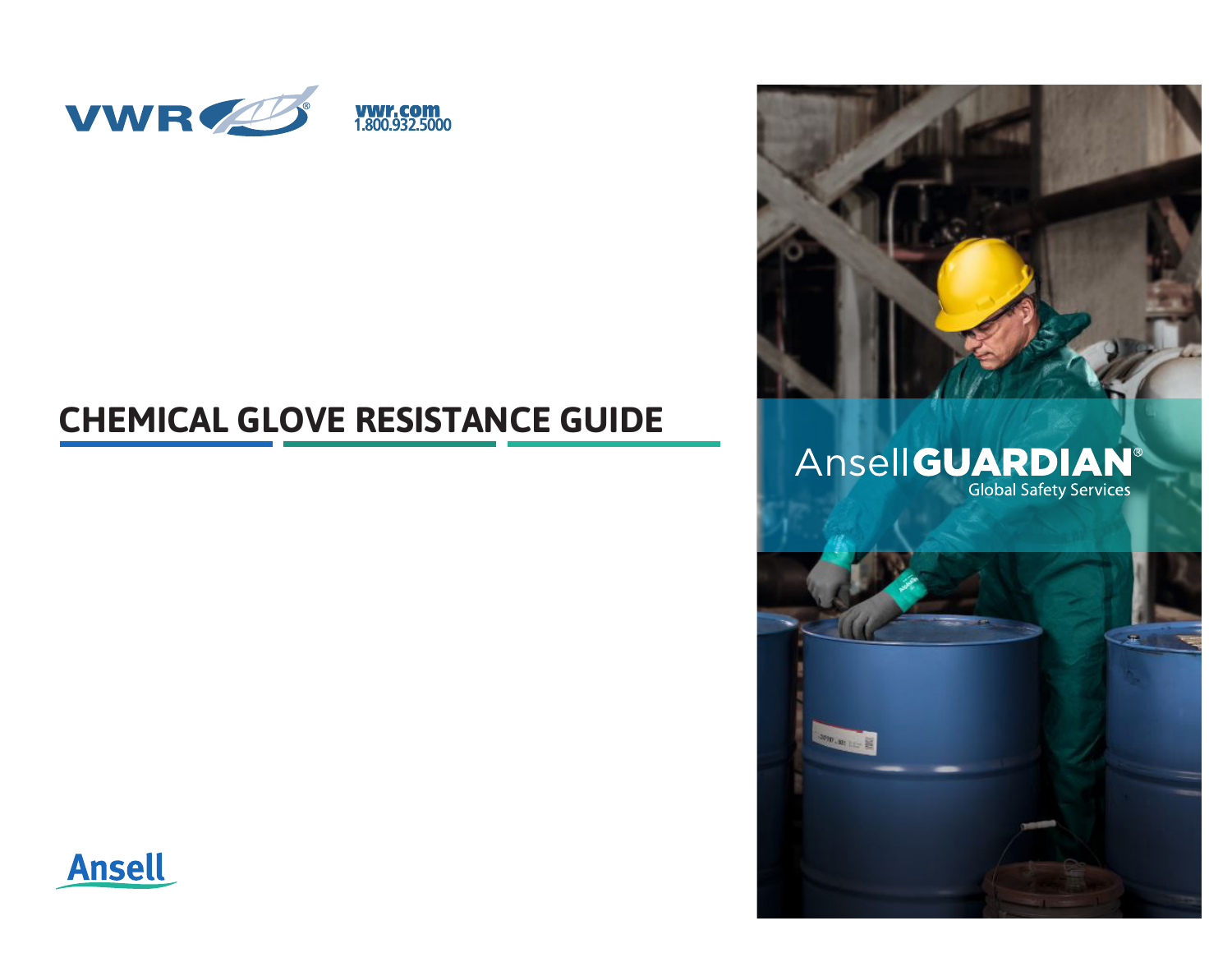**When reviewing the following recommendations**, remember that tests are conducted under laboratory conditions, and that actual workplace conditions usually dictate a *combination* of performance capabilities. A product's resistance to cuts, punctures, and abrasion must also be taken into account as a critical usage factor. A glove with excellent permeation resistance may not be adequate it if tears or punctures easily. Always factor in the physical performance requirements of the job or application when selecting a chemical-resistant glove.

Ansell's ASTM standard permeation and degradation are presented on the following pages as an aid in determining the general suitability of various products for use with specific chemicals. Because the conditions of ultimate use are beyond our control, and because we cannot run permeation tests in all possible work environments and across all combinations of chemicals and solutions, these recommendations are advisory only.

**THE SUITABILITY OF THE PRODUCT FOR A SPECIFIC JOB MUST BE DETERMINED BY TESTING BY THE PURCHASER.**

### **DEFINITION OF KEY TERMS**

**Permeation** is a process by which a chemical can pass through a protective film without going through pinholes, pores, or other visible openings. Individual molecules of the chemical enter the film and "squirm" through by passing between the molecules of the glove compound or film. In many cases the permeated material may appear unchanged to the human eye.

Chemical permeation can be described in simple terms by comparing it to what happens to the air in a balloon after several hours. Although there are no holes or defects, and the balloon is tightly sealed, the air gradually passes through (permeates) its walls and escapes. This simple example uses gas permeation, but the principle is the same with liquids or chemicals.



Permeation data is presented in two ways: Breakthrough time and Color code. Breakthrough times (min.) are the times observed from the start of the test to first detection of the chemical on the other side of the sample (see test chamber setup). These times represent how long a glove can be expected to provide effective permeation resistance when totally immersed in the test chemical.

The color code provides direction on the glove's acceptance against the chemical. Green reflects the glove will work well against the chemical versus red suggesting the glove should not be recommended. The colors in between reflect protection acceptance based on the exposure time.

**Degradation** is a reduction in one or more physical properties of a glove material due to contact with a chemical. Certain glove materials may become hard, stiff, or brittle, or they may grow softer, weaker, and swell to several times their original size. If a chemical has a significant impact on the physical properties of a glove material, its permeation resistance is quickly impaired.

Please note, however, that permeation and degradation do not always correlate.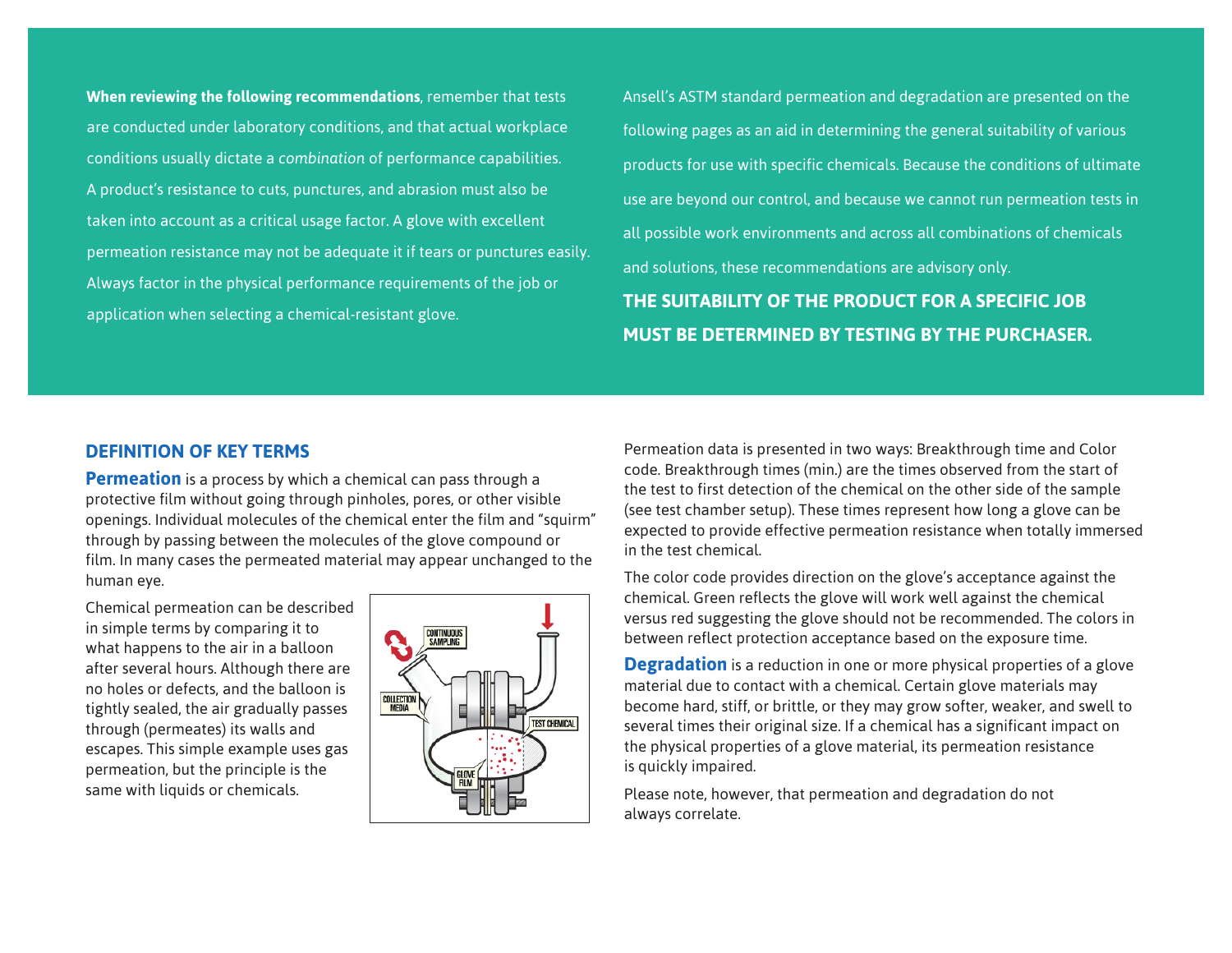| <b>Material</b> |                             |                                               |     |                          | <b>Butyl</b> |                          | <b>LLDPE</b>              |                          | <b>Natural</b><br>Rubber/<br><b>Neoprene</b> |                          | <b>Neoprene</b> |                          | <b>Neoprene</b>  |                          | <b>Nitrile</b> |                          | <b>Nitrile</b> | <b>Polyvinyl</b><br><b>Alcohol</b> |           | <b>PVC</b>               |            | <b>Viton Butyl</b>       |                          |
|-----------------|-----------------------------|-----------------------------------------------|-----|--------------------------|--------------|--------------------------|---------------------------|--------------------------|----------------------------------------------|--------------------------|-----------------|--------------------------|------------------|--------------------------|----------------|--------------------------|----------------|------------------------------------|-----------|--------------------------|------------|--------------------------|--------------------------|
|                 | <b>Thickness (mil)</b>      |                                               |     | 14                       |              | 2.5                      |                           |                          | 27                                           |                          | 18              | 55                       |                  | 11                       |                | 18                       |                | 37.5                               |           | 70                       |            | 12 <sup>2</sup>          |                          |
|                 | <b>Product Name / Style</b> |                                               |     | ChemTek <sup>™</sup>     |              | <b>Barrier®</b>          |                           |                          | <b>Chemi-Pro</b> ®                           |                          | <b>Neoprene</b> |                          | <b>Scorpio</b> ® | <b>Solvex</b> ®          |                | <b>AlphaTec®</b>         |                | PVA <sup>™</sup>                   |           | <b>Snorkel®</b>          |            | ChemTek <sup>™</sup>     |                          |
|                 |                             |                                               |     |                          |              |                          |                           |                          |                                              |                          | <b>M</b>        |                          |                  |                          |                |                          |                |                                    |           |                          |            |                          |                          |
| Type            | <b>CAS</b>                  | <b>Chemical name</b>                          |     |                          | 38-514       |                          | 02-100<br>$\frac{\pi}{2}$ |                          | 87-224                                       |                          | 29-865<br>ब     |                          | 08-352<br>08-354 |                          | 37-145         | 58-435                   |                | 15-554                             |           | 04-414                   |            | 38-612                   | Chambée<br>Road          |
|                 |                             |                                               |     | D                        | P            | D                        | P                         | D                        | P                                            | D                        | P               | D                        | P                | D                        | P              | D                        | P              | D                                  | P         | D                        | P          | D                        | P                        |
| sgl             | 64-19-7                     | Acetic acid, glacial                          | 100 | E.                       | >480'        | E                        | $20 - 240$                | E.                       | 60-120                                       | E                        | >480            | E                        | >480'            | G                        | $30 - 60$      | G                        | $20 - 240$     | <b>NR</b>                          | $10$      | F.                       | 10-30      | <b>DD</b>                | >480'                    |
| sgl             | $67 - 64 - 1$               | Acetone                                       | 100 | E.                       | 240-480      | E                        | >480'                     | G                        | $10'$                                        | G                        | $10'$           | G                        | <10              | <b>NR</b>                | <10'           | <b>NR</b>                | $10$           | P                                  | 60-120    | <b>NR</b>                | <10        | <b>DD</b>                | 20-240                   |
| sgl             | 75-05-8                     | Acetonitrile                                  | 100 | E.                       | >480'        | E                        | >480'                     | Е                        | 10-30                                        | Е                        | 10-30           | Е                        | 10-30            | F.                       | $10$           | F                        | 10-30          | E                                  | 60-120    | <b>NR</b>                | $10$       | <b>DD</b>                | >480'                    |
| sgl             | 79-10-7                     | <b>Acrylic Acid</b>                           | 100 | $\equiv$                 | >480'        | $\overline{\phantom{a}}$ | >480'                     | E                        | 60-120                                       | E                        | >480'           | Е                        | >480'            | G                        | $30 - 60'$     | G                        | $30 - 60'$     | <b>NR</b>                          | $10$      | <b>NR</b>                | 30-60      | $\blacksquare$           | >480                     |
| sgl             | <b>NR</b>                   | Acrylonitrile                                 | 100 | Е.                       | 240-480      | E                        | >480'                     | $\equiv$                 | <10'                                         | $\overline{\phantom{a}}$ | 30-60           | $\overline{\phantom{0}}$ | 30-60            | $\blacksquare$           | <10'           | $\overline{\phantom{a}}$ | <10'           | E                                  | >480'     | $\overline{\phantom{0}}$ | <10'       | E.                       | 240-480                  |
| sgl             | $107 - 18 - 6$              | <b>Allyl alcohol</b>                          | 100 | E.                       | >480'        | E                        | >480'                     | E                        | 10-30                                        | E                        | 240-480         | E                        | 240-480          | F.                       | 30-60          | F                        | 60-120         | P                                  | <10'      | P                        | 60-120     | E                        | 20-240                   |
| sgl             | 1336-21-6                   | Ammonium Hydroxide                            | 25  | E.                       | >480'        | Е                        | 10-30                     | Е                        | 10-30                                        | E                        | >480            | Е                        | >480'            | E.                       | 20-240         | Е                        | >480           | <b>NR</b>                          | <10'      | E                        | $10 - 30$  | E                        | >480'                    |
| sgl             | $71 - 43 - 2$               | <b>Benzene</b>                                | 100 | P                        | <10          | E                        | >480'                     | <b>NR</b>                | <10                                          | <b>NR</b>                | <10             | <b>NR</b>                | <10'             | P                        | <10'           | P                        | 30-60          | E                                  | >480'     | <b>NR</b>                | <10        | Е                        | 240-480                  |
| sgl             | 98-88-4                     | Benzoylchloride                               | 100 | $\qquad \qquad -$        | $10$         | ÷,                       | >480'                     | $\overline{\phantom{m}}$ | <10                                          | $\overline{\phantom{a}}$ | <10             | $\overline{\phantom{0}}$ | <10'             | $\overline{\phantom{0}}$ | $10$           | $\overline{\phantom{m}}$ | $10 - 30$      | $\overline{\phantom{a}}$           | >480'     | $\overline{\phantom{0}}$ | $10$       | $\overline{\phantom{0}}$ | $\overline{\phantom{0}}$ |
| sgl             | 80-05-7                     | <b>Bisphenol A</b>                            | 100 | E.                       | >480'        | E                        | >480'                     | E                        | >480'                                        | E                        | >480'           | E                        | >480'            | E.                       | >480'          | E                        | >480'          | E                                  | 40-480    | E                        | >480'      | E                        | >480                     |
| sgl             | 590-92-1                    | Bromopropionic acid                           | 100 | $\qquad \qquad -$        | >480'        |                          | >480'                     | $\overline{\phantom{0}}$ | >480'                                        | $\overline{\phantom{a}}$ | >480'           |                          | >480'            | $\overline{\phantom{0}}$ | >480'          | $\overline{\phantom{a}}$ | >480           | $\overline{\phantom{a}}$           | <10'      |                          | $20 - 240$ | $\overline{\phantom{0}}$ | >480                     |
| sgl             | 111-76-2                    | 2-Butoxyethanol                               | 100 | E.                       | >480'        | E                        | >480'                     | E.                       | $30 - 60'$                                   | Е                        | >480'           | E                        | >480'            | E.                       | 240-480        | E                        | 240-480        | E                                  | 20-240    | P                        | <10'       | E                        | >480'                    |
| sgl             | 123-86-4                    | <b>Butyl acetate</b>                          | 100 | E.                       | 60-120       | Е                        | >480'                     | <b>NR</b>                | $10 - 30'$                                   | <b>NR</b>                | <10'            | <b>NR</b>                | <10'             | F.                       | $10 - 30'$     | F                        | 60-120         | G                                  | >480'     | <b>NR</b>                | <10'       | <b>DD</b>                | <10'                     |
| sgl             | $71-36-3$                   | <b>Butyl alcohol</b>                          | 100 | Е                        | >480'        | Е                        | >480'                     | Е                        | $.20 - 240$                                  | E                        | >480            | Е                        | >480'            | E.                       | >480'          | E                        | >480'          | F                                  | 60-120    | G                        | .20-240    | E.                       | >480'                    |
| sgl             | $75 - 15 - 0$               | Carbon disulfide                              | 100 | P                        | <10'         | Е                        | >480'                     | <b>NR</b>                | <10'                                         | <b>NR</b>                | <10'            | <b>NR</b>                | $10$             | G                        | $10 - 30'$     | G                        | 10-30          | E                                  | >480'     | <b>NR</b>                | <10'       | E.                       | $20 - 240$               |
| sgl             | $56 - 23 - 5$               | <b>Carbon Tetrachloride</b>                   | 100 | F.                       | $10 - 30$    | $\overline{\phantom{a}}$ | 240-480'                  | <b>NR</b>                | $10$                                         | <b>NR</b>                | <10'            | <b>NR</b>                | <10'             | G                        | 240-480        | G                        | 240-480        | E                                  | >480'     | F                        | $10 - 30$  | $\overline{\phantom{a}}$ | 60-120                   |
| sgl             | $67 - 66 - 3$               | Chloroform                                    | 100 | P                        | <10'         | E                        | $10 - 30$                 | <b>NR</b>                | $10$                                         | <b>NR</b>                | <10'            | <b>NR</b>                | <10'             | <b>NR</b>                | <10'           | <b>NR</b>                | $10$           | E                                  | >480'     | <b>NR</b>                | $10$       | E                        | 20-240                   |
| sgl             | 8007-45-2                   | <b>Coal Tar</b>                               | 100 | $\overline{\phantom{0}}$ | <10          | ÷,                       | >480'                     | $\overline{\phantom{a}}$ | 10-30                                        | $\overline{\phantom{a}}$ | 60-120          | $\overline{\phantom{0}}$ | 60-120           | $\overline{\phantom{0}}$ | >480'          | $\overline{\phantom{a}}$ | >480'          | $\overline{\phantom{a}}$           | >480'     | $\overline{\phantom{0}}$ | $10 - 30$  | $\overline{\phantom{0}}$ | >480                     |
| sgl             | 68308-34-9                  | Crude oil                                     | 100 | P                        | $10$         | Е                        | >480'                     | P                        | 10-30                                        | E                        | 60-120          | Е                        | 60-120           | E.                       | >480'          | E                        | >480'          | G                                  | >480'     | <b>NR</b>                | $10 - 30$  | Е                        | >480                     |
| sgl             | 108-93-0                    | Cyclohexanol                                  | 100 | E.                       | >480'        | Е                        | >480'                     | Е                        | 10-30                                        | E                        | 240-480         | Е                        | 240-480          | E.                       | >480'          | E                        | >480           | G                                  | >480'     | Е.                       | 240-480    | Е                        | >480'                    |
| sgl             | 108-94-1                    | Cyclohexanone                                 | 100 | E.                       | >480'        | E                        | >480'                     | P                        | 30-60                                        | P                        | $30 - 60$       | P                        | 60-120'          | F.                       | $10 - 30'$     | F                        | 30-60          | E                                  | >480'     | <b>NR</b>                | 30-60      | P                        | 20-240                   |
| sgl             | 84-74-2                     | <b>Dibutyl Phtalate</b>                       | 100 | $\overline{\phantom{a}}$ | >480'        | $\overline{a}$           | >480'                     | G                        | 10-30                                        | F                        | 60-120          | F                        | 60-120           | G                        | >480'          | G                        | >480           | E                                  | >480'     | <b>NR</b>                | 60-120     | $\overline{\phantom{a}}$ | $\equiv$                 |
| sgl             | 68334-30-5                  | Diesel fuel                                   | 100 | P                        | $10$         | E                        | >480'                     | P                        | 30-60                                        | E                        | 60-120          | E                        | 60-120           | E.                       | >480'          | E                        | >480'          | G                                  | >480'     | ΝR                       | 30-60      | E.                       | >480'                    |
| sgl             | 109-89-7                    | <b>Diethylamine</b>                           | 100 | F.                       | <10          | E                        | >480'                     | <b>NR</b>                | $10$                                         | P                        | <10'            | P                        | <10'             | F                        | $10 - 30'$     | F                        | 10-30          | <b>NR</b>                          | <10'      | <b>NR</b>                | $10 - 30$  | <b>NR</b>                | $10 - 30'$               |
| sgl             | 68-12-2                     | Dimethylformamide (DMFA)                      | 100 | Е                        | >480'        | Е                        | >480'                     | Е.                       | 30-60'                                       | E                        | $30 - 60$       | Е                        | 30-60            | <b>NR</b>                | $10 - 30'$     | <b>NR</b>                | $10 - 30$      | <b>NR</b>                          | $10 - 30$ | <b>NR</b>                | $10 - 30$  | <b>DD</b>                | >480'                    |
| sgl             | $67 - 68 - 5$               | Dimethyl Sulfoxide (DMSO)                     | 100 | E.                       | >480'        | E                        | >480'                     | E.                       | >480'                                        | E                        | >480'           | Е                        | >480'            | E.                       | 20-240         | E                        | 240-480        | <b>NR</b>                          | <10       | <b>NR</b>                | $10'$      | <b>DD</b>                | >480                     |
| sgl             | 64742-47-8                  | Distillate (petroleum),<br>hydrotreated light | 100 | P                        | <10          | E                        | >480'                     | P                        | 10-30                                        | E                        | 60-120          | Е                        | 60-120           | E.                       | >480'          | E                        | >480           | G                                  | >480'     | ΝR                       | $10 - 30$  | E                        | >480                     |
| sgl             | $64-17-5$                   | Ethanol                                       | 100 | Е                        | 240-480      | E                        | >480'                     | E.                       | 30-60                                        | E                        | 240-480         | Е                        | 240-480          | E.                       | 240-480        | E                        | >480'          | <b>NR</b>                          | <10'      | G                        | 60-120     | Е                        | >480'                    |

 $D = Degradation$   $P = Permeation$ <br>See legend at the end for degradation ratings.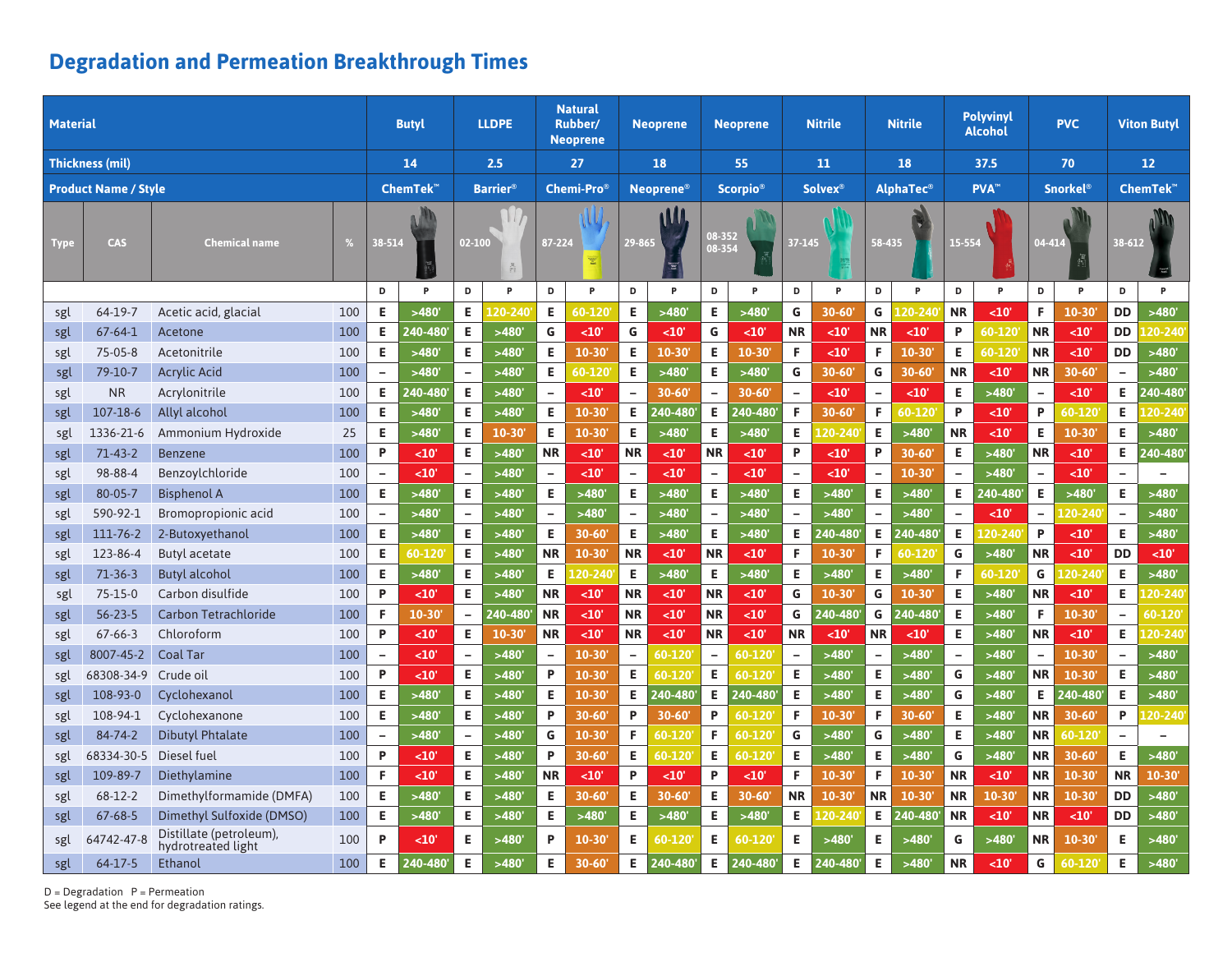| <b>Material</b> |                             |                                    |     |                          | <b>Butyl</b> |                              | <b>LLDPE</b>             |                          | <b>Natural</b><br>Rubber/<br><b>Neoprene</b> |                          | <b>Neoprene</b>   |                          | Neoprene         |                          | Nitrile              |                          | <b>Nitrile</b>   | <b>Polyvinyl</b><br><b>Alcohol</b> |           | <b>PVC</b>                 |             | <b>Viton Butyl</b>       |                          |
|-----------------|-----------------------------|------------------------------------|-----|--------------------------|--------------|------------------------------|--------------------------|--------------------------|----------------------------------------------|--------------------------|-------------------|--------------------------|------------------|--------------------------|----------------------|--------------------------|------------------|------------------------------------|-----------|----------------------------|-------------|--------------------------|--------------------------|
|                 | <b>Thickness (mil)</b>      |                                    |     | 14                       |              |                              | 2.5                      |                          | 27                                           |                          | 18                |                          | 55               |                          | 11                   | 18                       |                  | 37.5                               |           |                            | 70          |                          | 12 <sup>2</sup>          |
|                 | <b>Product Name / Style</b> |                                    |     | ChemTek <sup>™</sup>     |              | <b>Barrier®</b>              |                          |                          | <b>Chemi-Pro</b> ®                           |                          | <b>Neoprene</b> ® |                          | <b>Scorpio</b> ® |                          | <b>Solvex®</b>       |                          | <b>AlphaTec®</b> | PVA <sup>™</sup>                   |           | <b>Snorkel<sup>®</sup></b> |             | ChemTek <sup>™</sup>     |                          |
|                 |                             |                                    |     |                          |              |                              |                          |                          |                                              |                          | <b>AM</b>         |                          |                  |                          |                      |                          |                  |                                    |           |                            |             |                          |                          |
| <b>Type</b>     | <b>CAS</b>                  | <b>Chemical name</b>               |     | 38-514                   |              | 02-100<br>$\frac{\pi}{2\pi}$ |                          |                          | 87-224                                       |                          | 29-865<br>西       |                          | 08-352<br>08-354 |                          | 37-145               |                          | 58-435           | 15-554                             |           | 04-414                     |             | 38-612                   |                          |
|                 |                             |                                    |     | D                        | P            | D                            | P                        | D                        | P                                            | D                        | P                 | D                        | P                | D                        | P                    | D                        | P                | D                                  | P         | D                          | P           | D                        | P                        |
| sgl             | 141-78-6                    | Ethyl acetate                      | 100 | Е                        | 30-60        | Е                            | >480'                    | F.                       | $10$                                         | F.                       | 10-30             | F                        | 10-30            | <b>NR</b>                | $10 - 30'$           | <b>NR</b>                | $10 - 30$        | F                                  | >480      | <b>NR</b>                  | $10'$       | <b>DD</b>                | $10-30'$                 |
| sgl             | 75-04-7                     | Ethylamine                         | 100 | $\overline{\phantom{0}}$ | >480         | $\overline{\phantom{a}}$     | >480'                    | $\overline{\phantom{0}}$ | 10-30                                        | $\overline{\phantom{a}}$ | 60-120            | $\overline{\phantom{0}}$ | 60-120           | $\overline{\phantom{a}}$ | 60-120               | $\overline{\phantom{a}}$ | 60-120           | $\overline{\phantom{a}}$           | 240-480'  | $\overline{\phantom{0}}$   | $10$        | $\overline{\phantom{0}}$ | $\overline{\phantom{0}}$ |
| sgl             | 110-80-5                    | <b>Ethyl Glycol</b>                | 100 | E.                       | >480         | E                            | >480'                    | E.                       | 10-30                                        | E                        | 240-480           | Е                        | 240-480          | G                        | $20 - 240$           | G                        | $20 - 240$       | E                                  | 60-120    | P                          | $10 - 30$   | Е                        | 60-120                   |
| sgl             | 107-21-1                    | <b>Ethylene Glycol</b>             | 100 | $\overline{\phantom{0}}$ | >480         | Е                            | >480'                    | E                        | >480'                                        | E                        | >480'             | Е                        | >480'            | E.                       | >480'                | E                        | >480             | F                                  | 20-240    | Е                          | >480'       | $\overline{\phantom{m}}$ | >480'                    |
| sgl             | 111-15-9                    | Ethylglycol acetate                | 100 | E.                       | >480         | E                            | >480'                    | E                        | 10-30                                        | G                        | $30 - 60$         | G                        | $30 - 60$        | F.                       | 60-120               | F                        | 60-120           | E                                  | >480'     | ΝR                         | 10-30       | DD                       | $\overline{\phantom{0}}$ |
| sgl             | $50-00-0$                   | Formaldehyde                       | 35  |                          | 240-480      |                              | >480'                    |                          | >480                                         | $\overline{\phantom{a}}$ | >480'             |                          | >480'            |                          | >480'                |                          | >480'            | $\overline{\phantom{a}}$           | <10'      |                            | >480'       | $\overline{\phantom{0}}$ | >480'                    |
| sgl             | 64-18-6                     | Formic acid                        | 100 | E                        | 240-480      | E                            | >480'                    | Е                        | 60-120                                       | E                        | >480              | Е                        | >480'            | F                        | $10 - 30'$           | F                        | $30 - 60$        | <b>NR</b>                          | $10$      |                            | $.20 - 240$ | $\overline{\phantom{0}}$ | 240-480                  |
| sgl             | 76-13-1                     | Freon TF                           | 100 | $\qquad \qquad -$        | $10$         | $\overline{\phantom{0}}$     | $\overline{\phantom{a}}$ | <b>NR</b>                | <10'                                         | E                        | 240-480           | Е                        | '40-480          | E.                       | >480'                | E                        | >480'            | G                                  | 240-480'  | <b>NR</b>                  | <10'        | $\overline{\phantom{0}}$ | $\overline{\phantom{0}}$ |
| sgl             | 96-48-0                     | Gamma Butyrolactone                | 100 | Е                        | >480         | Е                            | >480'                    | Е                        | $40 - 480$                                   | E                        | $20 - 240$        | Е                        | 20-240           | <b>NR</b>                | $10$                 | <b>NR</b>                | 10-30            | Е                                  | 20-240    | <b>NR</b>                  | <10'        | Е                        | >480                     |
| sgl             | 8006-61-9                   | Gasoline                           | 100 | F                        | 10-30        | E                            | >480'                    | <b>NR</b>                | <10'                                         | <b>NR</b>                | $30 - 60$         | <b>NR</b>                | $30 - 60'$       | E.                       | $20 - 240$           | E                        | 240-480          | G                                  | >480'     | P                          | 60-120      | E.                       | >480                     |
| sgl             | 111-30-8                    | Glutaraldehyde,<br>aguous solution | 50  | Е                        | >480         | E                            | >480'                    | E.                       | >480'                                        | Е                        | >480              | Е                        | >480'            | E.                       | >480'                | E                        | >480'            | <b>NR</b>                          | $10$      | E                          | >480'       | Е                        | >480'                    |
| sgl             | 142-82-5                    | Heptane                            | 100 | P                        | $10$         | Е                            | >480'                    | P                        | $10'$                                        | Е                        | $20 - 24$         | Е                        | 20-240           | Е                        | >480'                | Е                        | >480'            | E                                  | >480'     | <b>NR</b>                  | $10$        | E.                       | >480'                    |
| sgl             | 999-97-3                    | Hexamethyldisilazane               | 100 | E.                       | 240-480      | E                            | >480'                    | F.                       | 60-120                                       | E                        | >480'             | E                        | >480'            | E.                       | >480'                | E                        | >480             | G                                  | >480'     | P                          | 60-120      | E                        | 240-480                  |
| sgl             | 110-54-3                    | Hexane                             | 100 | P                        | $10$         | Е                            | >480'                    | P                        | <10'                                         | E                        | 30-60             | Е                        | $30 - 60$        | E.                       | >480'                | E                        | >480             | G                                  | >480'     | <b>NR</b>                  | <10         | Е                        | >480'                    |
| sgl             | 7647-01-0                   | Hydrochloric acid                  | 37  | $\overline{\phantom{a}}$ | >480         | E                            | >480'                    | E.                       | >480                                         | E                        | >480              | E                        | >480'            | E.                       | >480'                | E.                       | >480'            | <b>NR</b>                          | $10$      | E                          | >480        | $\overline{\phantom{a}}$ | >480                     |
| sgl             | 7664-39-3                   | Hydrofluoric acid                  | 48  | Е                        | >480         | E                            | >480'                    | $\overline{\phantom{0}}$ | >480                                         | E                        | >480              | Е                        | >480'            | E.                       | 30-60                | Е                        | $20 - 24$        | <b>NR</b>                          | <10       | Е                          | >480        | Е                        | >480                     |
| sgl             | 7722-84-1                   | Hydrogen Peroxide                  | 30  | E                        | >480         | E                            | >480'                    | G                        | >480                                         | E                        | >480'             | Е                        | >480'            | Е                        | >480'                | E                        | >480'            | <b>NR</b>                          | <10'      | E                          | >480'       | E.                       | >480'                    |
| sgl             | 540-84-1                    | Iso-octane                         | 100 | P                        | $30 - 60$    | E                            | >480'                    | P                        | 30-60                                        | E                        | >480'             | E                        | >480'            | E                        | >480'                | E                        | >480             | E                                  | >480'     | P                          | 30-60       | E                        | >480                     |
| sgl             | 78-59-1                     | Isophorone                         | 100 | $\qquad \qquad -$        | >480         | $\overline{\phantom{a}}$     | >480'                    | $\overline{\phantom{a}}$ | 10-30                                        | $\overline{\phantom{a}}$ | 60-120            | $\equiv$                 | 60-120           | $\overline{a}$           | 20-240               | $\overline{\phantom{a}}$ | 240-480          |                                    | >480'     |                            | $10'$       | $\overline{\phantom{a}}$ | $\equiv$                 |
| sgl             | $67 - 63 - 0$               | Isopropanol                        | 100 | E.                       | >480         | Е                            | >480'                    | E                        | $20 - 240$                                   | Е                        | >480'             | E                        | >480'            | E.                       | >480'                | Е                        | >480'            | <b>NR</b>                          | 60-120    | G                          | $20 - 240$  | E                        | >480'                    |
| sgl             | 64742-81-0                  | Kerosene                           | 100 | P                        | $10$         | E                            | >480'                    | P                        | $10 - 30'$                                   | Е                        | >480'             | Е                        | >480'            | E.                       | >480'                | Е                        | >480             | G                                  | >480'     | <b>NR</b>                  | $10 - 30'$  | E.                       | >480'                    |
| sgl             | 110-16-7                    | Maleic acid, aquous solution       | 50  | E.                       | >480         | E                            | >480'                    | E.                       | >480'                                        | $\mathsf E$              | >480'             | E                        | >480'            | E.                       | >480'                | $\mathsf E$              | >480             | <b>NR</b>                          | <10'      | G                          | >480'       | E.                       | $\overline{\phantom{0}}$ |
| sgl             | $67 - 56 - 1$               | Methanol                           | 100 | E.                       | >480         | E                            | >480'                    | E.                       | 30-60                                        | E                        | $.20 - 24$        | Е                        | 240-480          | E.                       | $30 - 60$            | E                        | 60-120           | <b>NR</b>                          | $10$      | G                          | 30-60       | <b>DD</b>                | >480'                    |
| sgl             | 107-98-2                    | 1-Methoxy-2-Propanol               | 100 | $\qquad \qquad -$        | 240-480      | $\overline{\phantom{0}}$     | >480'                    | $\qquad \qquad -$        | $10 - 30'$                                   | $\overline{\phantom{a}}$ | 60-120            | $\overline{\phantom{a}}$ | 60-120           | $\qquad \qquad -$        | L <sub>20</sub> -240 | $\qquad \qquad -$        | 240-480          | $\overline{\phantom{a}}$           | >480'     | $\overline{\phantom{0}}$   | $10 - 30$   | $\overline{\phantom{a}}$ | 240-480                  |
| sgl             | 108-65-6                    | 1-Methoxy-2-propylacetate          | 100 | $\overline{\phantom{a}}$ | >480'        | $\overline{\phantom{m}}$     | >480'                    | $\overline{\phantom{a}}$ | <10'                                         | $\overline{\phantom{a}}$ | $10 - 30$         | $\qquad \qquad -$        | $10 - 30'$       | $\overline{\phantom{a}}$ | L <sub>20</sub> -240 | $\blacksquare$           | 120-240          | $\overline{\phantom{a}}$           | >480'     | $\overline{\phantom{0}}$   | $10$        | $\overline{\phantom{a}}$ | $10 - 30'$               |
| sgl             | $96 - 33 - 3$               | Methyl acrylate                    | 100 |                          | 60-120       | $\overline{\phantom{0}}$     | >480'                    | $\overline{\phantom{a}}$ | $10'$                                        | $\overline{\phantom{a}}$ | <10'              | $\overline{\phantom{0}}$ | <10              | $\overline{\phantom{a}}$ | <10'                 | $\overline{\phantom{a}}$ | $10-30$          | $\overline{\phantom{a}}$           | >480'     | $\overline{\phantom{0}}$   | $10'$       | $\overline{\phantom{m}}$ | $10'$                    |
| sgl             | 78-93-3                     | Methyl ethyl ketone                | 100 | E                        | 60-120       | E                            | >480'                    | P                        | $10$                                         | P                        | <10'              | P                        | $10$             | <b>NR</b>                | $10$                 | <b>NR</b>                | $10$             | F                                  | $30 - 60$ | ΝR                         | $10$        | DD                       | $10 - 30$                |
| sgl             | 108-10-1                    | Methyl Isobutyl Ketone             | 100 |                          | 120-240      |                              | >480'                    |                          | $10$                                         | $\overline{\phantom{a}}$ | 10-30             |                          | $10 - 30$        |                          | $10$                 | $\overline{\phantom{0}}$ | 10-30            | $\overline{\phantom{0}}$           | 60-120    |                            | $10'$       |                          | $10-30'$                 |

 $D = Degradation$   $P = Permeation$ <br>See legend at the end for degradation ratings.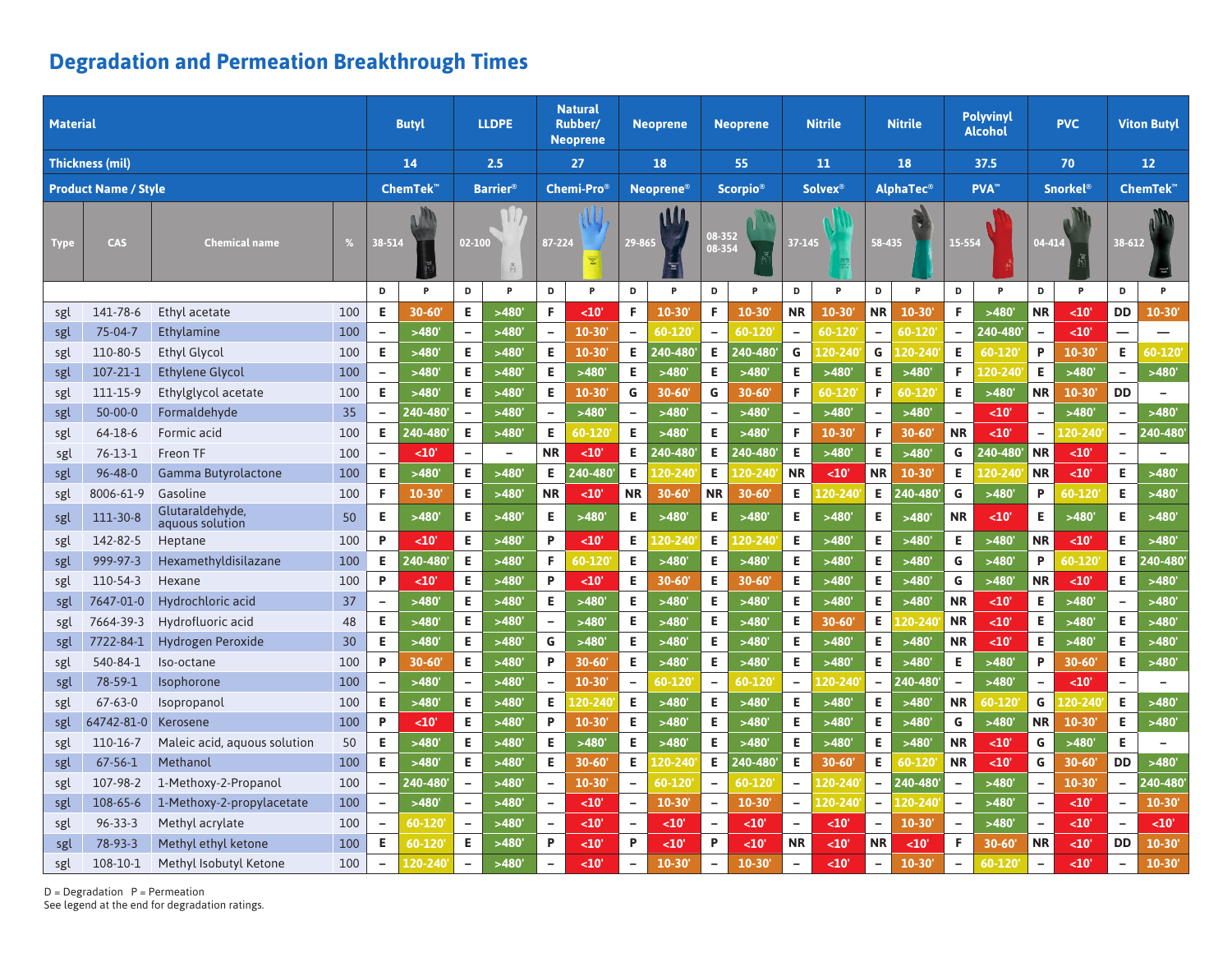| <b>Material</b> |                             |                                                |     |                          | <b>Butyl</b> |                          | <b>LLDPE</b> |                          | <b>Natural</b><br>Rubber/<br><b>Neoprene</b> |                          | <b>Neoprene</b>   |                          | <b>Neoprene</b>             |                          | <b>Nitrile</b> |                          | <b>Nitrile</b> | <b>Polyvinyl</b><br><b>Alcohol</b> |            | <b>PVC</b>                  |             | <b>Viton Butyl</b>       |                          |
|-----------------|-----------------------------|------------------------------------------------|-----|--------------------------|--------------|--------------------------|--------------|--------------------------|----------------------------------------------|--------------------------|-------------------|--------------------------|-----------------------------|--------------------------|----------------|--------------------------|----------------|------------------------------------|------------|-----------------------------|-------------|--------------------------|--------------------------|
|                 | Thickness (mil)             |                                                |     |                          | 14           |                          | 2.5          |                          | 27                                           |                          | 18                |                          | 55                          |                          | 11             | 18                       |                | 37.5                               |            |                             | 70          |                          | 12 <sup>2</sup>          |
|                 | <b>Product Name / Style</b> |                                                |     | <b>ChemTek</b>           |              | <b>Barrier®</b>          |              |                          | ${\sf Chemi\text{-}Pro^@}$                   |                          | <b>Neoprene</b>   |                          | <b>Scorpio</b> <sup>®</sup> | <b>Solvex</b> ®          |                | <b>AlphaTec®</b>         |                | PVA <sup>™</sup>                   |            | <b>Snorkel</b> <sup>®</sup> |             |                          | <b>ChemTek</b> "         |
| Type            | <b>CAS</b>                  | <b>Chemical name</b>                           |     |                          | 38-514       |                          | 02-100<br>罰  |                          | 87-224                                       |                          | 1W<br>29-865<br>面 | 08-352<br>08-354         |                             | 37-145                   |                | 58-435                   |                | 15-554                             |            | 04-414                      |             | 38-612                   | Cham <sup>2</sup>        |
|                 |                             |                                                |     | D                        | P            | D                        | P            | D                        | P                                            | D                        | P                 | D                        | P                           | D                        | P              | D                        | P              | D                                  | P          | D                           | P           | D                        | P                        |
| sgl             | 1634-04-4                   | Methyl tert-Butyl Ether                        | 100 | G                        | 10-30        | E                        | >480         | <b>NR</b>                | <10                                          | P                        | 30-60             | P                        | 30-60                       | Е                        | >480'          | Е                        | >480           | G                                  | >480'      | NR                          | <10         | $\overline{\phantom{a}}$ | <10'                     |
| sgl             | 74-89-5                     | Methylamine, aquous solution                   | 40  | Е                        | >480'        | Е                        | >480'        | Е                        | $10 - 30'$                                   | Е                        | >480'             | Е                        | >480'                       | E.                       | >480'          | E                        | >480           | <b>NR</b>                          | <10'       | Е                           | 60-120      | E                        | $\overline{\phantom{0}}$ |
| sgl             | 75-09-2                     | Methylenechloride                              | 100 | G                        | $10'$        | E                        | 10-30        | <b>NR</b>                | <10'                                         | R                        | <10'              | <b>NR</b>                | <10'                        | <b>NR</b>                | <10'           | <b>NR</b>                | $10$           | G                                  | >480'      | <b>NR</b>                   | <10'        | Е                        | 30-60                    |
| sgl             | 80-62-6                     | Methylmethacrylate                             | 100 | Е                        | $30 - 60$    | E                        | >480'        | <b>NR</b>                | <10'                                         | <b>NR</b>                | <10'              | <b>NR</b>                | <10'                        | P                        | $10-30'$       | P                        | $10 - 30$      | G                                  | 40-480     | <b>NR</b>                   | <10'        | <b>DD</b>                | <10'                     |
| sgl             | 8012-95-1                   | <b>Mineral Oil</b>                             | 100 | P                        | $10'$        | E                        | >480'        | P                        | 10-30'                                       | E                        | 60-120            | Е                        | 60-120                      | E                        | >480'          | E                        | >480           | G                                  | >480'      | <b>NR</b>                   | $10 - 30$   | E.                       | >480                     |
| sgl             | 108-90-7                    | Monochlorobenzene                              | 100 | P                        | $10'$        | E                        | >480'        | <b>NR</b>                | $10$                                         | <b>NR</b>                | $10'$             | <b>NR</b>                | $10'$                       | <b>NR</b>                | $10$           | <b>NR</b>                | 10-30          | E                                  | >480'      | ΝR                          | <10         | F.                       | >480                     |
| sgl             | 141-43-5                    | Monoethanolamine                               | 100 | $\qquad \qquad -$        | >480'        | $\overline{\phantom{a}}$ | >480'        | E                        | >480                                         | Е                        | >480'             | Е                        | >480'                       | Е                        | >480'          | Е                        | >480           | E                                  | 60-120     | E                           | >480'       | Е                        | 240-480                  |
| sgl             | 64742-82-1                  | Naptha (petroleum),<br>hydrodesulfurized heavy | 100 | P                        | $10$         | E                        | >480'        | P                        | 10-30                                        | Е                        | 60-120            | E.                       | 60-120                      | E.                       | >480'          | Е                        | >480'          | G                                  | >480'      | ΝR                          | $10 - 30$   | Е                        | >480                     |
| sgl             | 64742-49-0                  | Naphtha, petroleum,<br>hvdrotreated light      | 100 | P                        | $10'$        | Е                        | >480'        | P                        | 10-30'                                       | Е                        | 60-120            | Е                        | 60-120                      | E.                       | >480'          | E                        | >480'          | G                                  | >480'      | NR                          | $10 - 30$   | Е                        | >480'                    |
| sgl             | 8030-30-6                   | Naphta VM&P                                    | 100 | P                        | $10$         | E                        | >480'        | P                        | 10-30                                        | Е                        | 60-120            | E                        | 60-120'                     | E                        | >480'          | Е                        | >480'          | G                                  | >480       | ΝR                          | 10-30       | Е                        | >480'                    |
| sgl             | 7697-37-2                   | Nitric acid                                    | 70  |                          | >480'        | E                        | >480'        | ΝR                       | 20-240                                       | Е                        | >480'             | Е                        | >480'                       | <b>NR</b>                | 30-60          | <b>NR</b>                | 30-60          | <b>NR</b>                          | $10$       | F                           | $30 - 60$   | $\overline{\phantom{0}}$ | $\overline{\phantom{0}}$ |
| sgl             | 98-95-3                     | Nitrobenzene                                   | 100 | Е                        | >480'        | E                        | >480'        | F.                       | $<$ 10 $^{\circ}$                            | <b>NR</b>                | $10$              | <b>NR</b>                | $10$                        | <b>NR</b>                | 60-120         | <b>NR</b>                | 60-120         | G                                  | >480'      | <b>NR</b>                   | $<$ 10'     | Е                        | >480'                    |
| sgl             | 872-50-4                    | N-methyl-2-pyrrolidone                         | 100 | Е                        | >480'        | Е                        | >480'        | F                        | 10-30                                        | <b>NR</b>                | $10 - 30$         | <b>NR</b>                | 10-30                       | <b>NR</b>                | 10-30'         | <b>NR</b>                | $10 - 30$      | <b>NR</b>                          | $10'$      | <b>NR</b>                   | $10'$       | <b>DD</b>                | 60-120                   |
| sgl             | 1120-21-4                   | n-Undecane                                     | 100 | P                        | 10-30        | E                        | >480'        | P                        | 30-60                                        | Е                        | $20 - 24$         | Е                        | 20-240                      | Е                        | >480'          | Е                        | >480'          | G                                  | >480'      | <b>NR</b>                   | $10'$       | Е                        | >480'                    |
| sgl             | 111-87-5                    | Octyl alcohol                                  | 100 | Е.                       | >480'        | E                        | >480'        | E.                       | >480'                                        | Е                        | >480'             | E                        | >480'                       | E.                       | >480'          | Е                        | >480'          | G                                  | 40-480     | F.                          | 240-480     | Е                        | >480                     |
| sgl             | 144-62-7                    | Oxalic acid, aguous solution                   | 99  | Е.                       | >480'        | Е                        | >480'        | Е.                       | >480'                                        | Е                        | >480'             | E                        | >480'                       | E.                       | >480'          | Е                        | >480'          | <b>NR</b>                          | $10'$      | Е.                          | >480'       | Е                        | >480                     |
| sgl             | 79-21-0                     | Peracetic acid                                 | 39  | $\overline{\phantom{a}}$ | >480'        | $\overline{\phantom{a}}$ | >480'        | $\overline{\phantom{0}}$ | 60-120                                       | $\overline{\phantom{a}}$ | >480'             | $\overline{\phantom{a}}$ | >480'                       | $\overline{\phantom{a}}$ | 20-240         | $\overline{\phantom{a}}$ | 60-120         | $\overline{\phantom{0}}$           | $10'$      | $\overline{\phantom{0}}$    | $.20 - 240$ | $\overline{\phantom{a}}$ | >480                     |
| sgl             | 127-18-4                    | Perchloroethylene                              | 100 | P                        | $10'$        | E                        | >480'        | <b>NR</b>                | $10 - 30'$                                   | <b>NR</b>                | $10'$             | <b>NR</b>                | <10'                        | G                        | 20-240         | G                        | 240-480        | Е                                  | >480'      | <b>NR</b>                   | <10'        | Е                        | >480                     |
| sgl             | 108-95-2                    | Phenol                                         | 100 | E.                       | >480'        | E                        | >480'        | Е                        | .20-240                                      | Е                        | >480'             | E                        | >480'                       | <b>NR</b>                | 60-120         | <b>NR</b>                | 60-120         | F                                  | >480'      | G                           | $20 - 240$  | Е                        | >480                     |
| sgl             | 7664-38-2                   | Phosphoric acid                                | 85  | $\overline{\phantom{a}}$ | >480'        | Е                        | >480'        | G                        | >480'                                        | G                        | >480'             | G                        | >480'                       | E.                       | >480'          | Е                        | >480'          | <b>NR</b>                          | $10'$      | G                           | >480'       | $\overline{\phantom{a}}$ | >480                     |
| sgl             | 110-85-0                    | Piperazine                                     | 100 | Е.                       | >480'        | E                        | >480'        | E                        | >480                                         | Е                        | >480'             | Е                        | >480'                       | E.                       | >480'          | Е                        | >480           | Е                                  | >480'      | Е                           | >480'       | E.                       | >480                     |
| sgl             | $71 - 23 - 8$               | Propanol                                       | 100 | Е.                       | >480'        | Е                        | >480'        | E                        | $20 - 240$                                   | Е                        | >480'             | Е                        | >480'                       | E.                       | >480'          | Е                        | >480           | P                                  | $60 - 120$ | F.                          | $.20 - 240$ | Е                        | >480                     |
| sgl             | 107-12-0                    | Propionitrile                                  | 100 |                          | >480'        | $\overline{\phantom{a}}$ | >480'        |                          | <10                                          | $\overline{\phantom{a}}$ | 60-120            | $\overline{\phantom{0}}$ | 60-120                      | $\overline{\phantom{0}}$ | $10$           | $\overline{\phantom{a}}$ | 10-30          | $\overline{\phantom{a}}$           | >480'      |                             | $10$        | $\overline{\phantom{a}}$ | $10$                     |
| sgl             | 109-60-4                    | Propylacetate                                  | 100 | Е.                       | 60-120       | Е                        | >480'        | P                        | <10                                          | P                        | $10'$             | P                        | $10$                        | F.                       | 10-30'         | F                        | $10 - 30$      | G                                  | >480'      | ΝR                          | $10$        | DD                       | $10$                     |
| sgl             | $57 - 55 - 6$               | Propylene Glycol                               | 100 |                          | >480'        | $\overline{\phantom{0}}$ | >480'        |                          | >480                                         | $\overline{\phantom{a}}$ | >480'             | $\qquad \qquad -$        | >480'                       |                          | >480'          | $\overline{\phantom{a}}$ | >480'          | $\overline{\phantom{0}}$           | >480'      |                             | >480'       | $\overline{\phantom{m}}$ | >480'                    |
| sgl             | 110-86-1                    | Pyridine                                       | 100 | E.                       | 60-120       | E                        | >480'        | P                        | 10-30'                                       | <b>NR</b>                | $10$              | <b>NR</b>                | $10$                        | <b>NR</b>                | $10 - 30'$     | <b>NR</b>                | 10-30          | G                                  | <10'       | ΝR                          | $<$ 10'     | DD                       | $30 - 60'$               |
| sgl             | 1310-73-2                   | Sodium Hydroxide                               | 50  | Е                        | >480'        | E                        | >480'        | Е                        | >480                                         | E                        | >480'             | E.                       | >480'                       | Е                        | >480'          | Е                        | >480'          | <b>NR</b>                          | $10$       | G                           | >480'       | Е                        | >480'                    |

 $D = Degradation$   $P = Permeation$ <br>See legend at the end for degradation ratings.